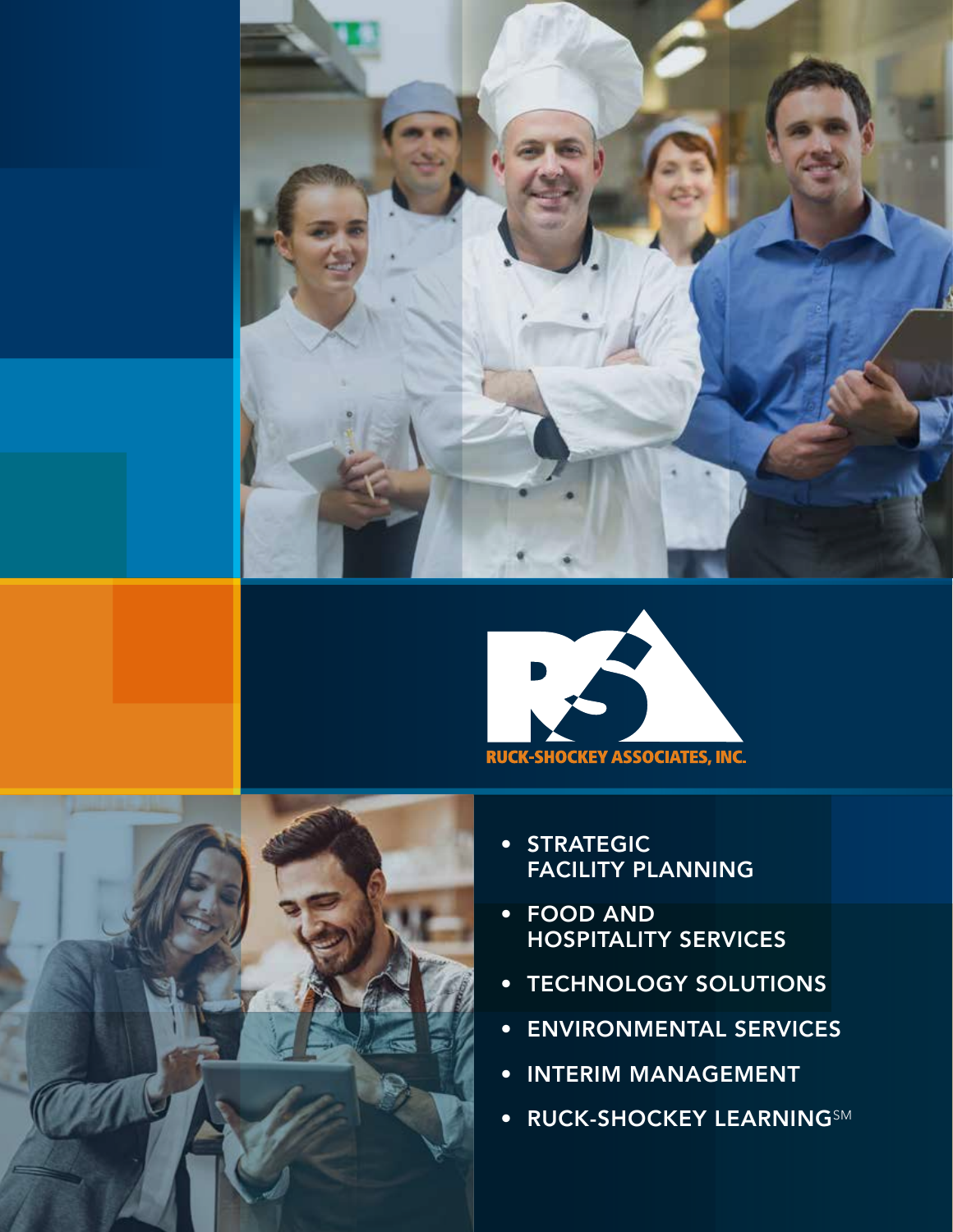Carolyn Ruck



Georgie Shockey

Integrated within our team's capabilities is our Business QUEST-Track™ framework which permits us to highlight critical success enablers at program initiation to promote collaboration and delivers lower costs and implementation time, while maintaining delivery of high-quality service to achieve intended results.

We assure effective customer understanding of total progression lifecycle monitoring and the importance of fiduciary contribution to multilevel stakeholders, including:

- Operational Consultants– Food & EVS
- Executive Chefs
- Registered Dietitians
- Design Consultants
- Performance Learning Leadership Consultant
- Recruiter and Staff Trainers
- Marketing Consultants
- Analysts
- Transformation Strategists
- Strategy Consultants
- Implementation Experts



Ruck-Shockey & Associates (RSA) is a hospitality consulting firm dedicated to providing insights into new systems, strategic plans, new technology, and implementation of future changes. Our mission is to enable our clients with the resources they need to manage, plan and implement changes in their operation.

## WE ARE RUCK-SHOCKEY STRATEGIC GROWTH SPECIALISTS

Carolyn Ruck and Georgie Shockey founded RSA, a privately held female US corporation, in 1997. They each have over 30 years of hospitality experience, including project management, operations, and implementing specialized technologies.

RSA features a team approach, with over 60 combined years of specialized experience in Hospitality Consulting Foodservice and Environmental Services [EVS], Management, Planning & System Design for our Healthcare, College & University and Corporate Dining Clients.



The professionals on the RSA Team are uniquely positioned to provide all aspects of technology platform support for F&NS and EVS integrating technology into hospitality support services. We can manage any number of technology sectors with efficiency that create meaningful results for your organization, your employees, the community you serve and your customers.

### The RSA Tech Deck

- Software Solutions
- Technology Staffing & Support
- Technology Assessment
- Design & Accountability Dashboards
- Professional Technology Services
- New Initiatives Integration



# TECHNOLOGY SOLUTIONS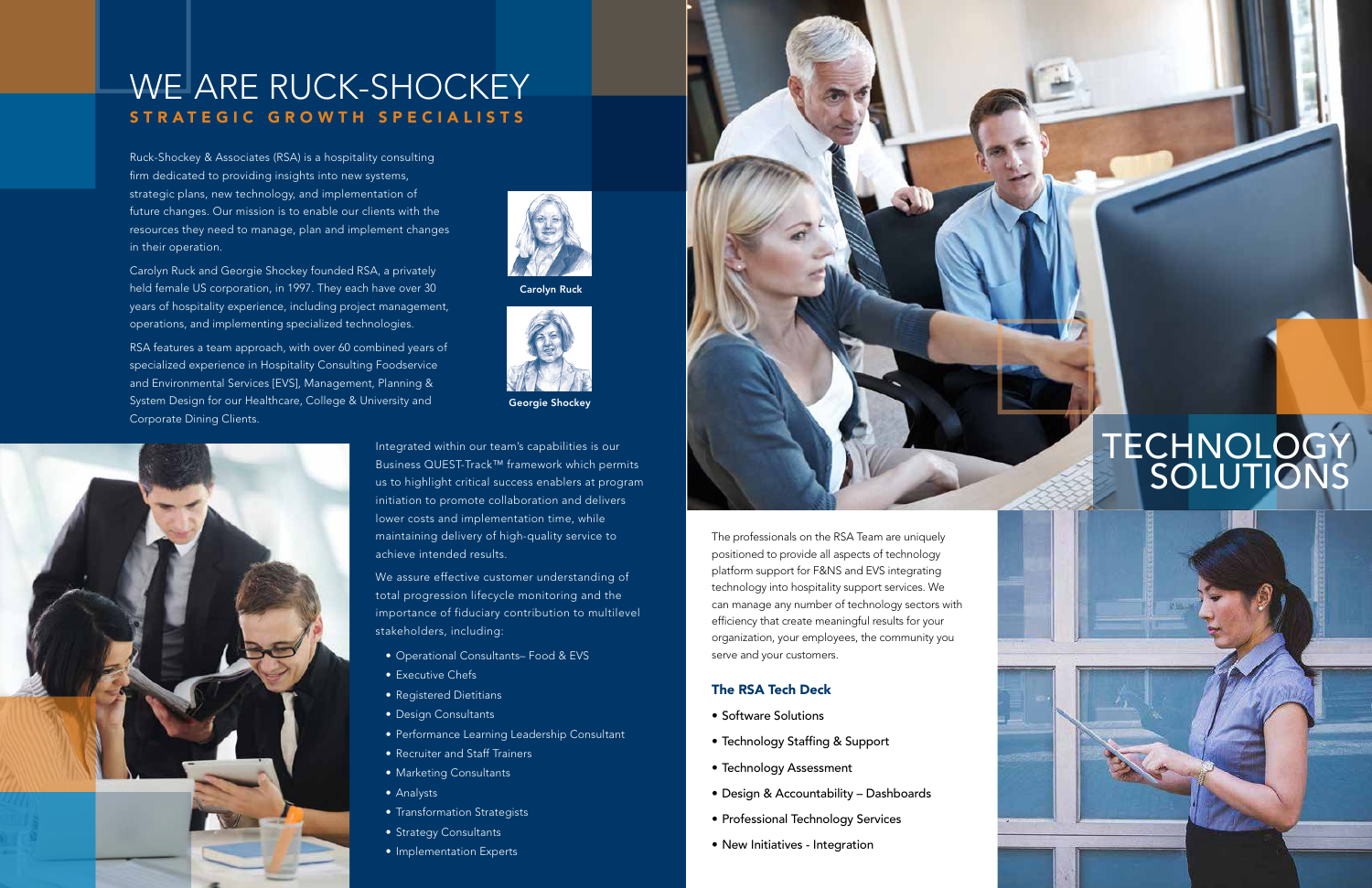The RSA team brings an objective view to your operations, and are able to identify operational, culinary, clinical quality and facility improvements, and make recommendations based on our extensive knowledge of the food and hospitality industry and best practices.

Our team focuses on productive operations, enhancing retail sales, quality for all customers, operational program

We perform complex feasibility studies that have secured multimillions in capital for our clients.

# FOOD & NUTRITION **SERVICES**

# **SERVICES**

development, clinical standards, capital feasibility and development of projects. We look for opportunities to reduce expense and/or increase bottom line revenue without impacting quality.

Training standards are essential to all work and our consultants are subject matter experts and maintain the credentials to enhance engagement and business outcomes.



### CULINARY TALENT TO CLINICAL EXPERTISE WITH SOLID OPERATIONAL TRACKING

We perform quality assessments and monitor on-going outcomes to drive customer and staff satisfaction. Training standards are essential to all work and our consultants have experience and maintain the credentials to enhance engagement and business outcomes.







The Ruck-Shockey team includes numerous Environmental Service (EVS) consultants, which have led assessments & transformations in single as well as multi-site operations across the country and new program developments.

Our team focuses on labor baseline development, cleaning times and frequencies, and best practice discussions on "who cleans what" for the most effective productivity standards. We look for opportunities to save money by scheduling for aligned outcomes, vendor consolidations and/or product consolidations, as well as the use of technology to drive best practices.

### Quality Services & Tools

- Operational Assessment Delivery System
- Customized Training
- Quest-Track™- Systematically review and process the recommendations for each project
- Document space for program planning
- Determine service levels per area or department
- Develop operational tools
- Vendor and supply consolidation
- Operations

#### Transition Planning

- Contract/in-source changes
- New facility transitions

#### Productivity & Supply Cost Management

#### RFP Management



Our team consists of highly trained food service operational managers, certified chefs, registered dietitian nutritionists (RDN) skilled in areas of:

- Operations
- RFP Management
- Transition planning
- Clinical Nutrition and Wellness
- Productivity and Supply Cost Management
- Meal Delivery Services for Patients/ Residents (Healthcare Focus)
- Meal Delivery Services for Employee and Visitors
- Meal Delivery Assessment
- Service Integration
- Retail Services
- Technology & Software Solutions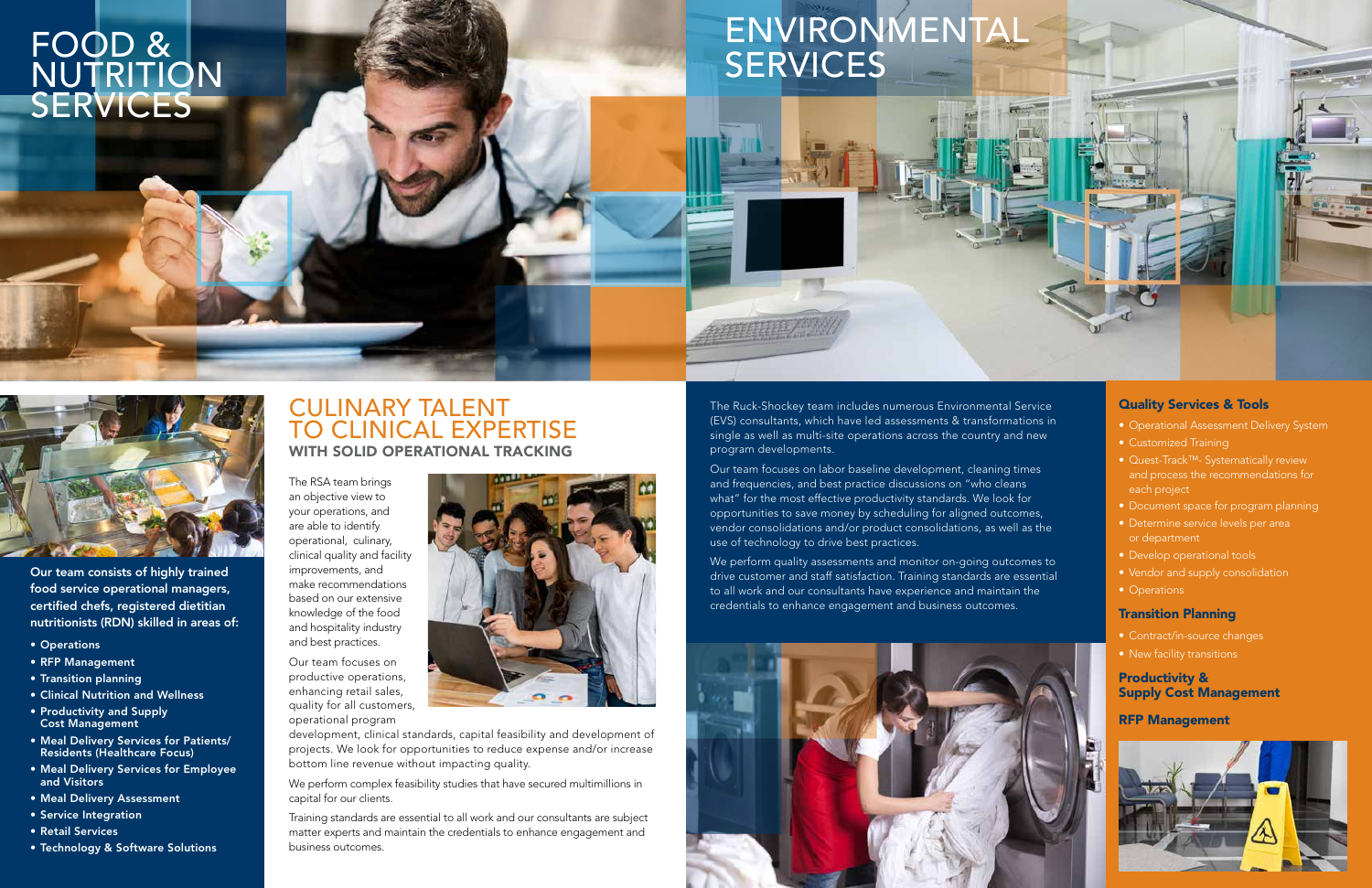The strategic positioning of location, layout and the operating model of hospitality driven departments such as Food, Environmental Services and Laundry is essential for ultimate delivery of service and optimal operating efficiency.

Ruck-Shockey & Associates (RSA) and its team of

consultants lead clients through a proactive delivery of services to position a new or redeveloped facility to be effective and competitive.

# INTERIM MANAGMENT & RUCK-SHOCKEY LEARNING



We work to understand the data and location volumes to support the management and operational needs, including labor needs/FTE's, space, location and expenses. We map all logistical components and pathways to ensure operational and efficiency goals are achieved—taking into account current and future goals. All studies, presentations and reports are customized to each client, with supporting data and projected outcomes, so that the executive team sees a strong case for making a change or improving on existing facilities and/or services.



# STRATEGIC FACILITY PLANNING

### OUR FACILITY PLANNING PROCESS INCLUDES

- Understanding organizational direction, goals & vision
- Qualitative and quantitative studies
- Operational modeling
- Consolidation vs. decentralization studies
- Logistics & material flow
- Presentation and preparation for executive team senior leadership
- Integration with design and architectural teams

### **Ruck-Shockey LearningSM** is Your Resource For:

Our Interim Management Services Division caters to all areas of the food, nutrition and environmental services within the hospitality industry.

### The Benefits of Ruck-Shockey Learning<sup>SM</sup> Are:









managers, operational transformations that needed extra support and short term critical support. When time and resources are short and your organization's stability is at risk, our team can take on that extra workload AND make significant contributions to your operation.

Our consultants are specialists who have worked within the industry and know firsthand the demands you face day-to-day. Our interim team has each managed multiple transitions from full departments to singular positions, bringing depth and experience to each.



These services put our clients ahead of the competition with talent and seamless execution of your goals and objectives, and on the track to success.

### CUSTOMIZED ONLINE PERFORMANCE LEADERSHIP

Are you struggling to develop leadership talent and monitor education compliance for your team? Are there new systems and processes to be shared with large numbers of staff in different locations? Do you need to add skills to your team to advance your programs?

### *You're not alone.*

- Relevant operations leader development courses and learning paths
- Customized online and in-person training programs created for individuals, teams, and organizations
- Tracking employee completion, compliance, and CEUs

### Ruck-Shockey Learning Tools or Offerings

- Front-Line Leadership Programs
- Performance Leadership Development
- Performance Coaching
- Customized Online Training With or Without Compliance Tracking

- ROI for retaining team members and engaged leaders
- Easy access for you and your team
- Completed at your own pace
- Leadership development that can be combined with Performance Coaching
- Immediate application—priceless!